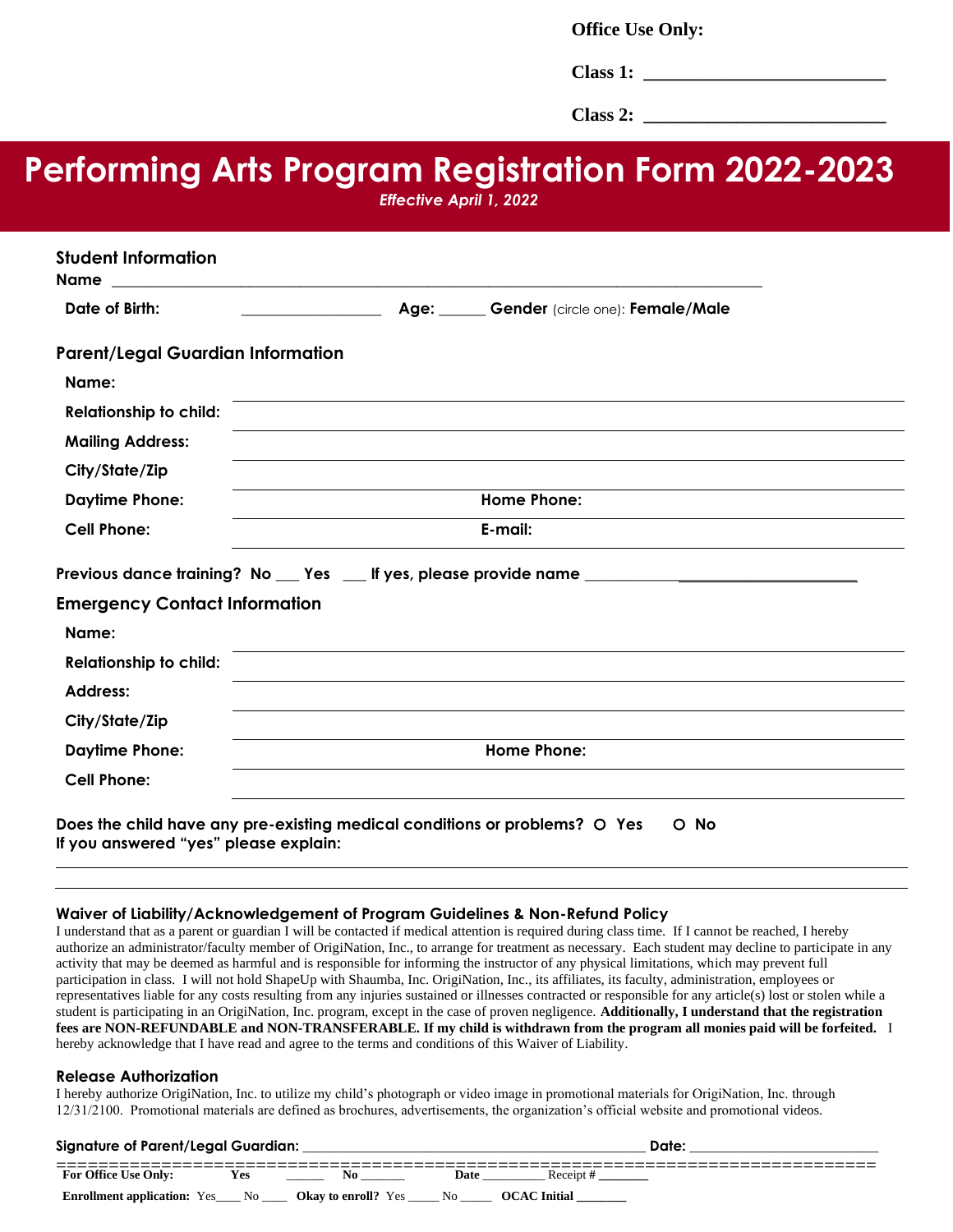## **Performing Arts Program Registration Form 2022-2023**

*Effective April 1, 2022*

## **REGISTRATION POLICY**

#### **1. PAYMENT**

- o There are two options for payment:
	- o Registration is paid in **FULL** at the time of registration or
	- o A **\$150 non-refundable deposit** is paid at the time of registration and parent must enroll in monthly autodebit program. The auto-debit payments are processed on the  $1<sup>st</sup>$  of every month.
	- o **NO APPLICATIONS WILL BE ACCEPTED WITHOUT FULL PAYMENT OR DEPOSIT & COMPLETED AUTO DEBIT FORM.**
- o We accept personal checks, cash, money order, Visa, MasterCard and American Express. OrigiNation does not accept postdated checks or vouchers. There is a **\$30.00** charge for returned checks.
- o The program fee includes 2 costumes for the 85-minute classes and 1 costume for the 50-minute classes for the **spring dance concert only**. The Tae Kwon Do fee includes one uniform.
- o There is a **\$25** discount for each sibling who is registered for the program.

#### **2. REFUND POLICY**

**THERE ARE NO REFUNDS OR CREDITS.** If the student is withdrawn from the program, all monies paid for the program will be forfeited. An email must be sent to Musau Dibinga at [musau@originationinc.org](mailto:musau@originationinc.org) to confirm withdrawal.

#### **3. CLASS ROOM RULES**

- o There are no visitors allowed in class without the written permission of the Senior Management Team. This includes parents. If the student is unable to stay in the classroom without a parent or relative, then the child is not ready to register for our program.
- $\circ$  Students arriving more than 10 minutes late for class and/or without the appropriate dance attire will not be allowed to participate for that day.
- o All students must have a clearly **LABELED** dance bag in which to store clothes, shoes, etc. OrigiNation is not responsible for lost or stolen items. Please leave all valuables at home. Students must remove any jewelry before entering class.

| <b>Date</b>                   | Event                       | <b>Details</b>              |  |
|-------------------------------|-----------------------------|-----------------------------|--|
| September 10, 2022            | Classes start               |                             |  |
| October 22, 2022              | <b>OrigiNation Closed</b>   | OrigiNation Day             |  |
| October 10, 2022              | <b>OrigiNation Closed</b>   | Indigenous Peoples' Day     |  |
| November 23-November 27, 2022 | <b>OrigiNation Closed</b>   | <b>Thanksgiving Break</b>   |  |
| December 10, 2022             | Kwanzaa Concert             | 3pm Kwanzaa Concert         |  |
| December 11-January 8, 2023   | <b>OrigiNation Closed</b>   | <b>Winter Break</b>         |  |
| January 9, 2023               | Classes resume              |                             |  |
| February 20-26, 2023          | <b>OrigiNation Closed</b>   | February School Vacation    |  |
| March 1, 2023                 | <b>Registration begins</b>  | 2021-2022 enrollment begins |  |
| April 17-21, 2023             | <b>OrigiNation Closed</b>   | Spring break                |  |
| May 6, 2023                   | <b>Tiny Tots Concert</b>    | 3pm Location TBA            |  |
| May 13, 2023                  | <b>Spring Dance Concert</b> | 3pm Location TBA            |  |

### **2022-2023**

#### **ACKNOWLEDGEMENT**

By signing below, I acknowledge that I have read and understand the policies and rules stated above.

*\_\_\_\_\_\_\_\_\_\_\_\_\_\_\_\_\_\_\_\_\_\_\_\_\_\_\_\_\_\_\_ \_\_\_\_\_\_\_\_\_\_\_\_\_\_\_\_\_\_\_\_\_\_\_\_\_\_\_\_\_\_\_\_\_\_\_\_\_\_ \_\_\_\_\_\_\_\_\_\_\_\_\_* **Student Name Parent Signature Date**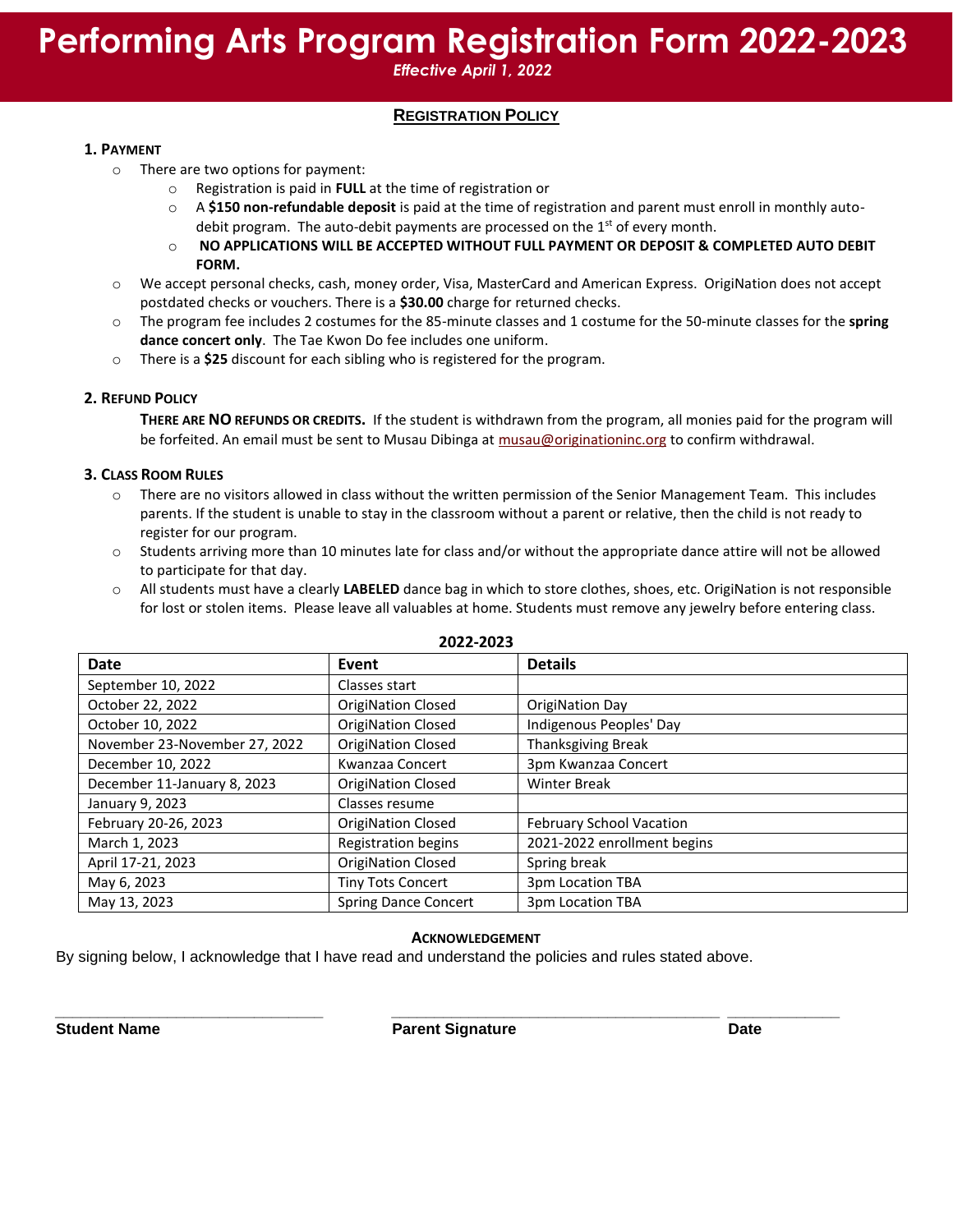

## **P.O. Box 191878 | Roxbury, MA 02119 | 617-522-3900**

### **Recurring Payment Authorization Form**

By filling out the information below, you authorize regularly scheduled charges to your checking/savings account or credit card. You will be charged the amount indicated below each billing period. A receipt for each payment will be emailed to you and the charge will appear on your bank statement as an "ACH Debit." You agree that no prior-notification will be provided unless the date or amount changes, in which case you will receive notice from us at least 10 days prior to the payment being collected.

| Please complete the information below: |                                                                                                                                 |  |  |
|----------------------------------------|---------------------------------------------------------------------------------------------------------------------------------|--|--|
|                                        |                                                                                                                                 |  |  |
|                                        |                                                                                                                                 |  |  |
|                                        |                                                                                                                                 |  |  |
|                                        |                                                                                                                                 |  |  |
|                                        |                                                                                                                                 |  |  |
|                                        |                                                                                                                                 |  |  |
|                                        |                                                                                                                                 |  |  |
| □ Visa<br>□ MasterCard                 |                                                                                                                                 |  |  |
| $\Box$ Amex<br>$\Box$ Discover         |                                                                                                                                 |  |  |
|                                        |                                                                                                                                 |  |  |
|                                        |                                                                                                                                 |  |  |
|                                        |                                                                                                                                 |  |  |
| Exp. Date                              |                                                                                                                                 |  |  |
| CVV OR CID                             |                                                                                                                                 |  |  |
|                                        |                                                                                                                                 |  |  |
|                                        | my bank account indicated below for ________ monthly payments of $\frac{1}{2}$ _____________ on the 1 <sup>st</sup> day of each |  |  |

#### SIGNATURE DATE

I understand that this authorization will remain in effect until I cancel it in writing, and I agree to notify OrigiNation, Inc. in writing of any changes in my account information or termination of this authorization at least 15 days prior to the next billing date. If the above noted payment dates fall on a weekend or holiday, I understand that the payments may be executed on the next business day. For ACH debits to my checking/savings account, I understand that because these are electronic transactions, these funds may be withdrawn from my account as soon as the above noted periodic transaction dates. In the case of an ACH Transaction being rejected for Non-Sufficient Funds (NSF) I understand that OrigiNation, Inc. may at its discretion attempt to process the charge again within 15 days, and agree to an additional \$25.00 charge for each attempt returned NSF which will be initiated as a separate transaction from the authorized recurring payment. I acknowledge that the origination of ACH transactions to my account must comply with the provisions of U.S. law. I certify that I am an authorized user of this credit card/bank account and will not dispute these scheduled transactions with my bank or credit card company; so long as the transactions correspond to the terms indicated in this authorization form.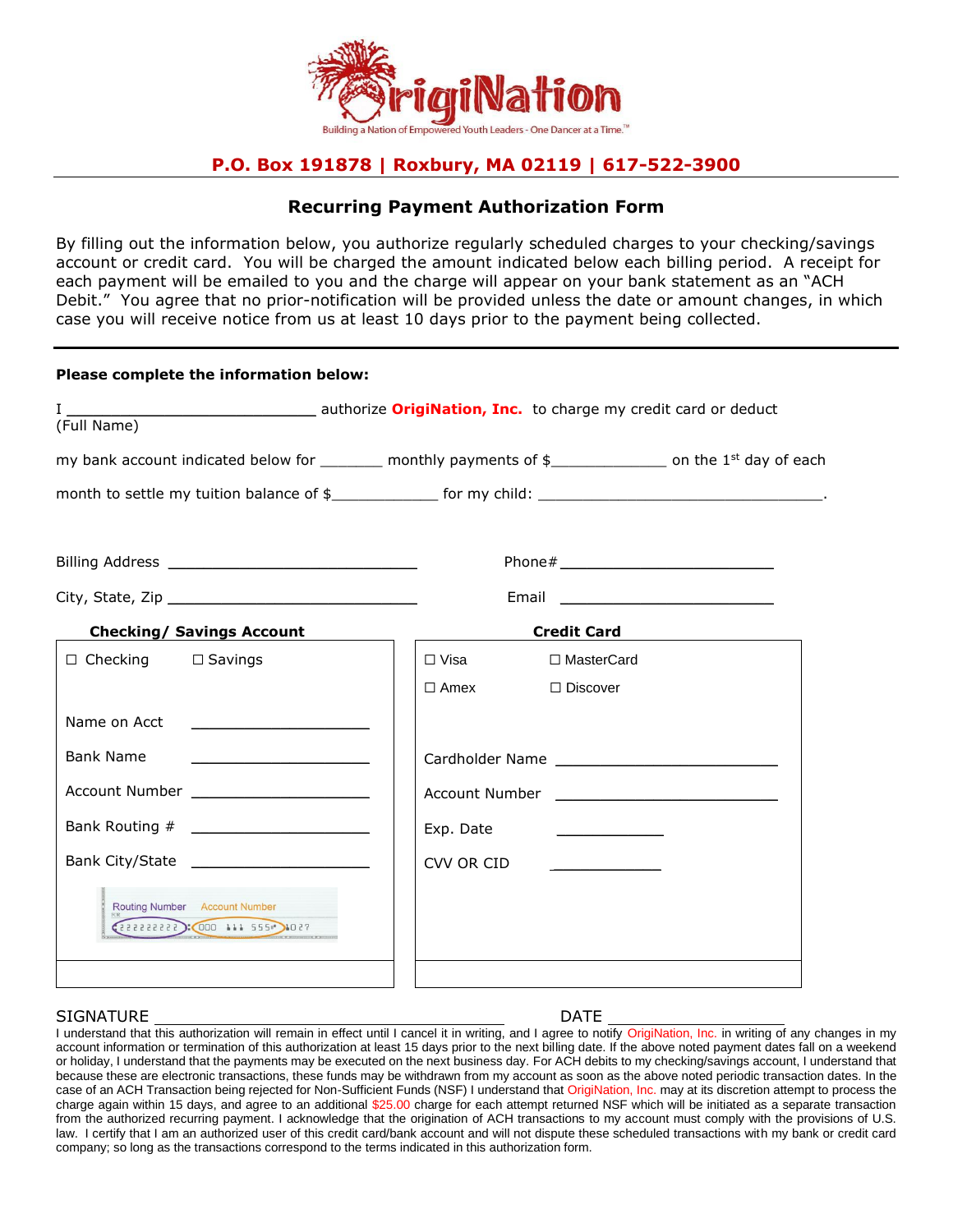## **Performing Arts Program Registration Form 2022-2023**

*Effective April 1, 2022*

| Day           | <b>Time</b>            | <b>Class</b>                         | <b>Select</b> |
|---------------|------------------------|--------------------------------------|---------------|
| <b>Monday</b> | 5:30 pm - 7:30 pm      | Teen Class (14-18)                   | O.            |
|               |                        |                                      |               |
| Tuesday       | 5:30 pm - 6:30 pm      | Hip Hop Class (7-12)                 | $\Omega$      |
|               |                        |                                      |               |
| Saturday      | $9:00$ am $-9:50$ am   | Toddler Class (4)                    | O             |
|               | $9:00$ am $-10:00$ am  | Tae Kwon Do (7-12)                   | $\mathsf{O}$  |
|               |                        |                                      |               |
|               | $10:30$ am $-11:25$ am | Creative Movement Class (5)          | 0             |
|               | $10:30$ am $-11:25$ am | Ballet (7-10)                        | 0             |
|               |                        |                                      |               |
|               | 11:45 am $-$ 12:40 pm  | Children's Hip Hop Class (5-7)       | $\mathsf{O}$  |
|               | 11:45 am $-$ 12:40 pm  | Creative Explorations (2-3)          | $\mathsf{O}$  |
|               |                        |                                      |               |
|               | 1:00 pm $-$ 2:30 pm    | Beginner Class - Level 1 (7-10)      | O             |
|               | 1:00 pm $-$ 2:30 pm    | Intermediate Class - Level 1 (11-14) | O             |
|               |                        |                                      |               |
|               | $2:45$ pm $-4:15$ pm   | Beginner Class Level - 2 (8-10)      | $\mathsf{O}$  |
|               | $2:45$ pm $-4:15$ pm   | Intermediate Class - Level 2 (12-14) | O             |
|               |                        |                                      |               |
|               | 4:30 pm $-6:00$ pm     | Beginner Class - Level 3 (9-10)      | O             |
|               | 4:30 pm $-6:00$ pm     | Intermediate Class - Level 3 (12-14) | $\mathsf{O}$  |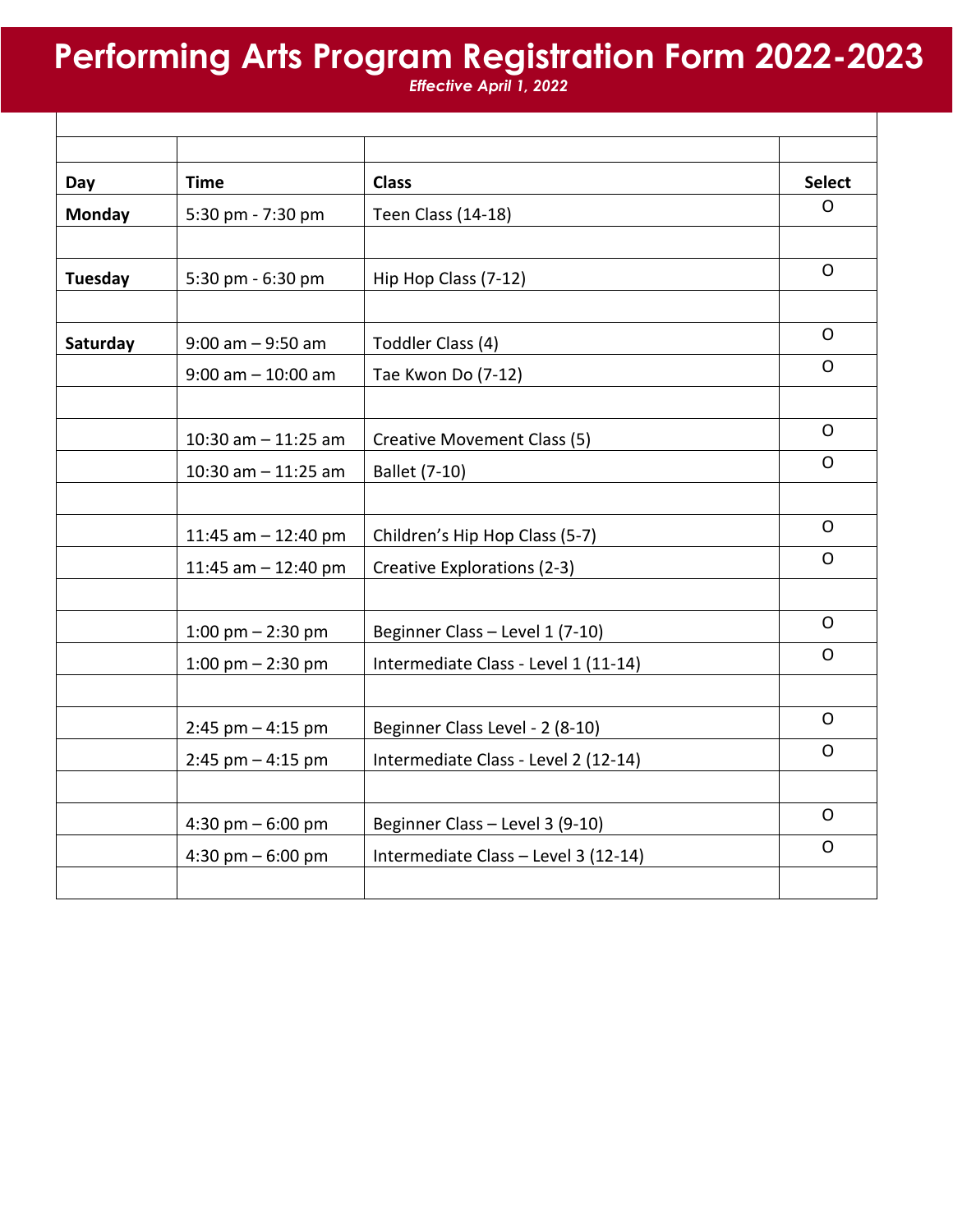# **Performing Arts Program Registration Form 2022-2023**

*Effective April 1, 2022*

| <b>CLASS DESCRIPTIONS</b>                                                                                                                                                                                                                                                  |                                                                                                                                                                                                                                                                               |                                                                                                                                                                                                              |                                                                                                                                                                                                                                  |  |
|----------------------------------------------------------------------------------------------------------------------------------------------------------------------------------------------------------------------------------------------------------------------------|-------------------------------------------------------------------------------------------------------------------------------------------------------------------------------------------------------------------------------------------------------------------------------|--------------------------------------------------------------------------------------------------------------------------------------------------------------------------------------------------------------|----------------------------------------------------------------------------------------------------------------------------------------------------------------------------------------------------------------------------------|--|
| <b>9am Toddler Class</b><br>\$725 · Saturday · Age 4                                                                                                                                                                                                                       | 9am Tae Kwon Do<br>\$725 · Saturday · Ages 7-12                                                                                                                                                                                                                               | 10:30 am Creative Movement<br>\$725 · Saturday · Ages 5-6                                                                                                                                                    | 10:30 am Ballet Class<br>\$725 · Saturday · Ages 7-10                                                                                                                                                                            |  |
| This class will introduce students<br>to all styles of dance movement<br>and basic terminology.<br>They<br>Students will utilize their motor<br>and memory skills while learning<br>creative dance. 50 minutes.                                                            | Taught by a 4th degree Black Belt,<br>this class teaches the basic<br>principles of Tae Kwon Do. As<br>each student masters a set of<br>techniques, he/she will be tested to<br>move up to the next rank -<br>eventually achieving the black belt<br>designation. 50 minutes. | 50-minute<br>class will<br><b>This</b><br>introduce students to African<br>dance, ballet, tap, and jazz by<br>teaching<br>hand<br>and<br>feet<br>coordination, how to count<br>music, and dance terminology. | Students will learn the basics<br>of ballet including the five<br>positions,<br>master<br>plié<br>variations and tendus, among<br>other level-appropriate skills.<br>Dancers will use both barre<br>and center floor. 50 minutes |  |
| 11:45 am Creative Explorations<br>\$725 · Saturday · Ages 3                                                                                                                                                                                                                | 11:45 am Children's Hip Hop<br>\$725 · Saturday · Ages 5-7                                                                                                                                                                                                                    | <b>Beginner Class</b><br>\$825 . Saturday . Ages 7-10                                                                                                                                                        | <b>Intermediate Class</b><br>\$825 · Saturday · Ages 11-14                                                                                                                                                                       |  |
| Through tap, jazz, stories and<br>props, this class promotes the<br>exploration of creativity<br>and<br>expression through movement,<br>supports the development and<br>improvement of motor skills,<br>coordination,<br>attention<br>and<br>listening skills. 50 minutes. | This class consists of a warm-up,<br>across the floor work and hip hop<br>choreography. 50 minutes.                                                                                                                                                                           | This class will focus on basic<br>terminology, technique, tap and<br>jazz, across the floor work, and<br>choreography.                                                                                       | This class will focus on tap and<br>dance,<br>terminology,<br>jazz<br>technique, across the floor<br>work, and choreography.                                                                                                     |  |
| <b>Teen Class</b>                                                                                                                                                                                                                                                          | <b>Hip Hop</b>                                                                                                                                                                                                                                                                |                                                                                                                                                                                                              |                                                                                                                                                                                                                                  |  |
| \$825 . Monday . Ages 13-18<br>5:30 pm - 7:30 pm                                                                                                                                                                                                                           | \$725 . Tuesday . Ages 7-12<br>5:30 pm - 6:30 pm                                                                                                                                                                                                                              |                                                                                                                                                                                                              | *Strikethrough indicates that<br>the class is closed.                                                                                                                                                                            |  |
| This 2-hour class consists of<br>mastering advanced jazz and tap<br>technique through warmups,<br>across the floor and center work<br>and choreography.                                                                                                                    | This class consists of a warm-up,<br>across the floor work and hip hop<br>choreography.                                                                                                                                                                                       |                                                                                                                                                                                                              |                                                                                                                                                                                                                                  |  |

## **REQUIRED DANCE ATTIRE**

| <b>Creative Explorations/Creative Movement (2-6)</b>                                                                                                                                                                                                                             | Beginner, Intermediate, & Teen Classes (7-18)                                                                                                                                                                                                      |  |  |
|----------------------------------------------------------------------------------------------------------------------------------------------------------------------------------------------------------------------------------------------------------------------------------|----------------------------------------------------------------------------------------------------------------------------------------------------------------------------------------------------------------------------------------------------|--|--|
| Black cotton short sleeved leotard<br>$\bullet$<br>Black convertible tights<br>$\bullet$<br>Black ribbon tap shoes<br>$\bullet$<br>Hair in a bun<br>$\bullet$<br>Boys - plain white t-shirt, black sweatpants, black lace<br>$\bullet$<br>up tap shoes<br><b>Hip Hop Classes</b> | Black cotton short-sleeved leotard<br>Black lace up tap shoes<br>Black jazz shoes<br>Black convertible tights<br>Black dance shorts (optional)<br>Hair in a bun<br><b>Boys</b> - plain white t-shirt, black sweatpants, black<br>lace up tap shoes |  |  |
| <b>Black OrigiNation t-shirt</b><br>$\bullet$<br>Plain sweat pants or dance pants<br><b>Sneakers</b>                                                                                                                                                                             |                                                                                                                                                                                                                                                    |  |  |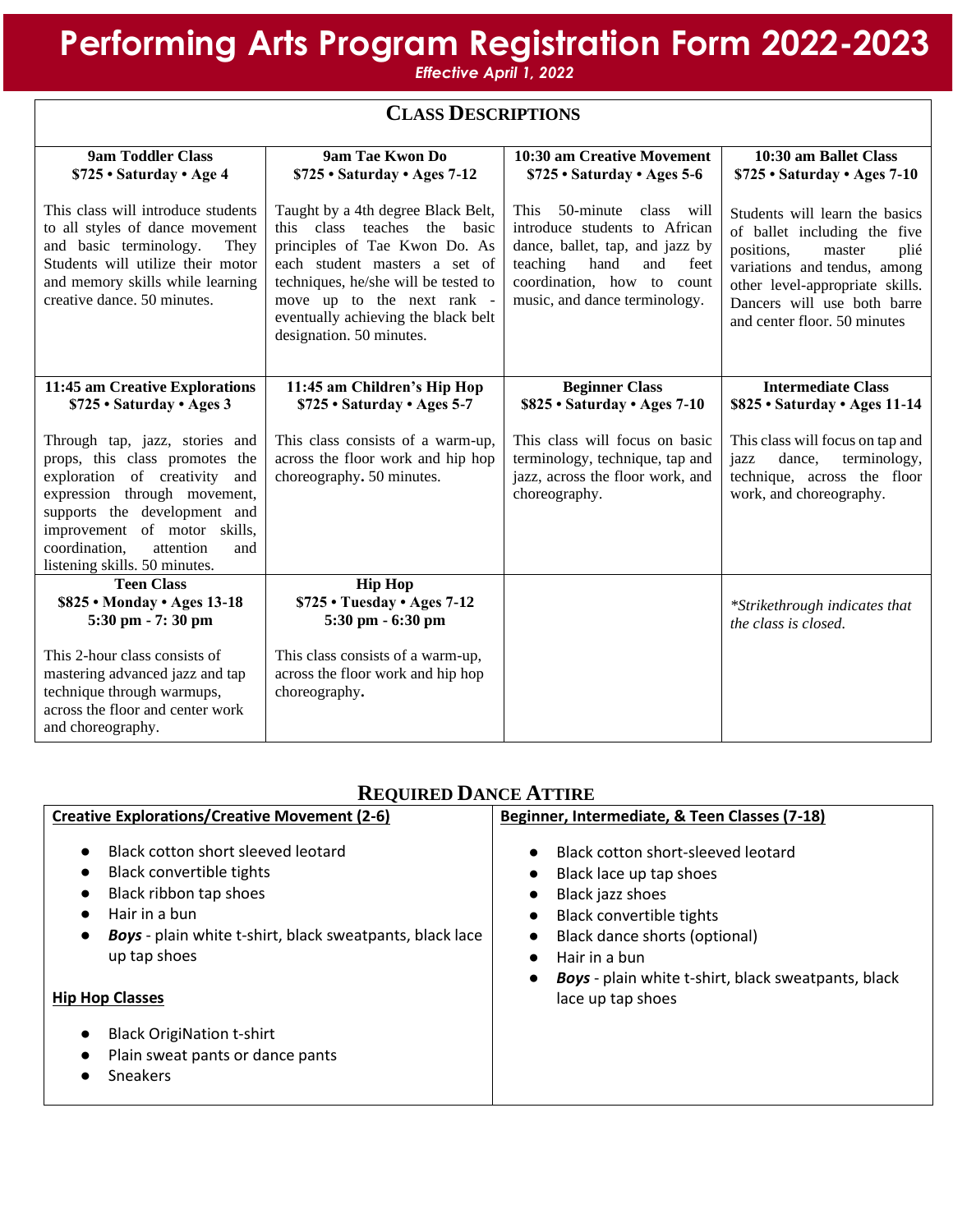

### **WAIVER AND RELEASE OF LIABILITY**

In consideration of the risk of injury while participating in dance (whether joining online classes or in-person) (the "Activity"), and as consideration for the right to participate in the Activity, I hereby, for myself, my heirs, executors, administrators, assigns, or personal representatives, knowingly and voluntarily enter into this waiver and release of liability and hereby waive any and all rights, claims or causes of action of any kind whatsoever arising out of my participation in the Activity, and do hereby release and forever discharge OrigiNation, Inc. D/B/A OrigiNation Cultural Arts Center, ShapeUp with Shaumba located at 3708 Washington Street, Jamaica Plain, MA 02130, their affiliates, managers, members, agents, attorneys, staff, volunteers, heirs, representatives, predecessors, successors and assigns, for any physical or psychological injury, including but not limited to illness, paralysis, death, damages, economical or emotional loss, that I may suffer as a direct result of my participation in the aforementioned Activity, including traveling to and from an event related to this Activity.

I AM VOLUNTARILY PARTICIPATING IN THE AFOREMENTIONED ACTIVITY AND I AM PARTICIPATING IN THE ACTIVITY ENTIRELY AT MY OWN RISK. I AM AWARE OF THE RISKS ASSOCIATED WITH TRAVELING TO AND FROM AS WELL AS PARTICIPATING IN THIS ACTIVITY, WHICH MAY INCLUDE, BUT ARE NOT LIMITED TO, PHYSICAL OR PSYCHOLOGICAL INJURY, PAIN, SUFFERING, ILLNESS, DISFIGUREMENT, TEMPORARY OR PERMANENT DISABILITY (INCLUDING PARALYSIS), ECONOMIC OR EMOTIONAL LOSS, AND DEATH. I UNDERSTAND THAT THESE INJURIES OR OUTCOMES MAY ARISE FROM MY OWN OR OTHERS' NEGLIGENCE, CONDITIONS RELATED TO TRAVEL, OR THE CONDITION OF THE ACTIVITY LOCATION(S). NONETHELESS, I ASSUME ALL RELATED RISKS, BOTH KNOWN OR UNKNOWN TO ME, OF MY PARTICIPATION IN THIS ACTIVITY, INCLUDING TRAVEL TO, FROM AND DURING THIS ACTIVITY.

I agree to indemnify and hold harmless OrigiNation, Inc. D/B/A OrigiNation Cultural Arts Center against any and all claims, suits or actions of any kind whatsoever for liability, damages, compensation or otherwise brought by me or anyone on my behalf, including attorney's fees and any related costs, if litigation arises pursuant to any claims made by me or by anyone else acting on my behalf. OrigiNation, Inc. D/B/A OrigiNation Cultural Arts Center incurs any of these types of expenses, I agree to reimburse.

I acknowledge that OrigiNation, Inc. D/B/A OrigiNation Cultural Arts Center, ShapeUp With Shaumba, and their directors, officers, staff, volunteers, representatives and agents are not responsible for errors, omissions, acts or failures to act of any party or entity conducting a specific event or activity on behalf of OrigiNation, Inc. D/B/A OrigiNation Cultural Arts Center.

I ACKNOWLEDGE THAT I HAVE CAREFULLY READ THIS "WAIVER AND RELEASE" AND FULLY UNDERSTAND THAT IT IS A RELEASE OF LIABILITY. I EXPRESSLY AGREE TO RELEASE AND DISCHARGE OrigiNation, Inc. D/B/A OrigiNation Cultural Arts Center, ShapeUp with Shaumba AND ALL OF ITS AFFILIATES, MANAGERS, MEMBERS, AGENTS, ATTORNEYS, STAFF, VOLUNTEERS, HEIRS, REPRESENTATIVES, PREDECESSORS, SUCCESSORS AND ASSIGNS, FROM ANY AND ALL CLAIMS OR CAUSES OF ACTION AND I AGREE TO VOLUNTARILY GIVE UP OR WAIVE ANY RIGHT THAT I OTHERWISE HAVE TO BRING A LEGAL ACTION AGAINST OrigiNation, Inc. D/B/A OrigiNation Cultural Arts Center, FOR PERSONAL INJURY OR PROPERTY DAMAGE.

If any damage to equipment or facilities occurs as a result of my or my family's willful actions, neglect or recklessness, I acknowledge and agree to be held liable for all costs associated with any actions of neglect or recklessness. This Agreement was entered into at arm's-length, without duress or coercion, and is to be interpreted as an agreement between two parties of equal bargaining strength. Both the Participant and OrigiNation, Inc. D/B/A OrigiNation Cultural Arts Center, agree that this Agreement is clear and unambiguous as to its terms, and that no other evidence will be used or admitted to alter or explain the terms of this Agreement, but that it will be interpreted based on the language in accordance with the purposes for which it is entered into.